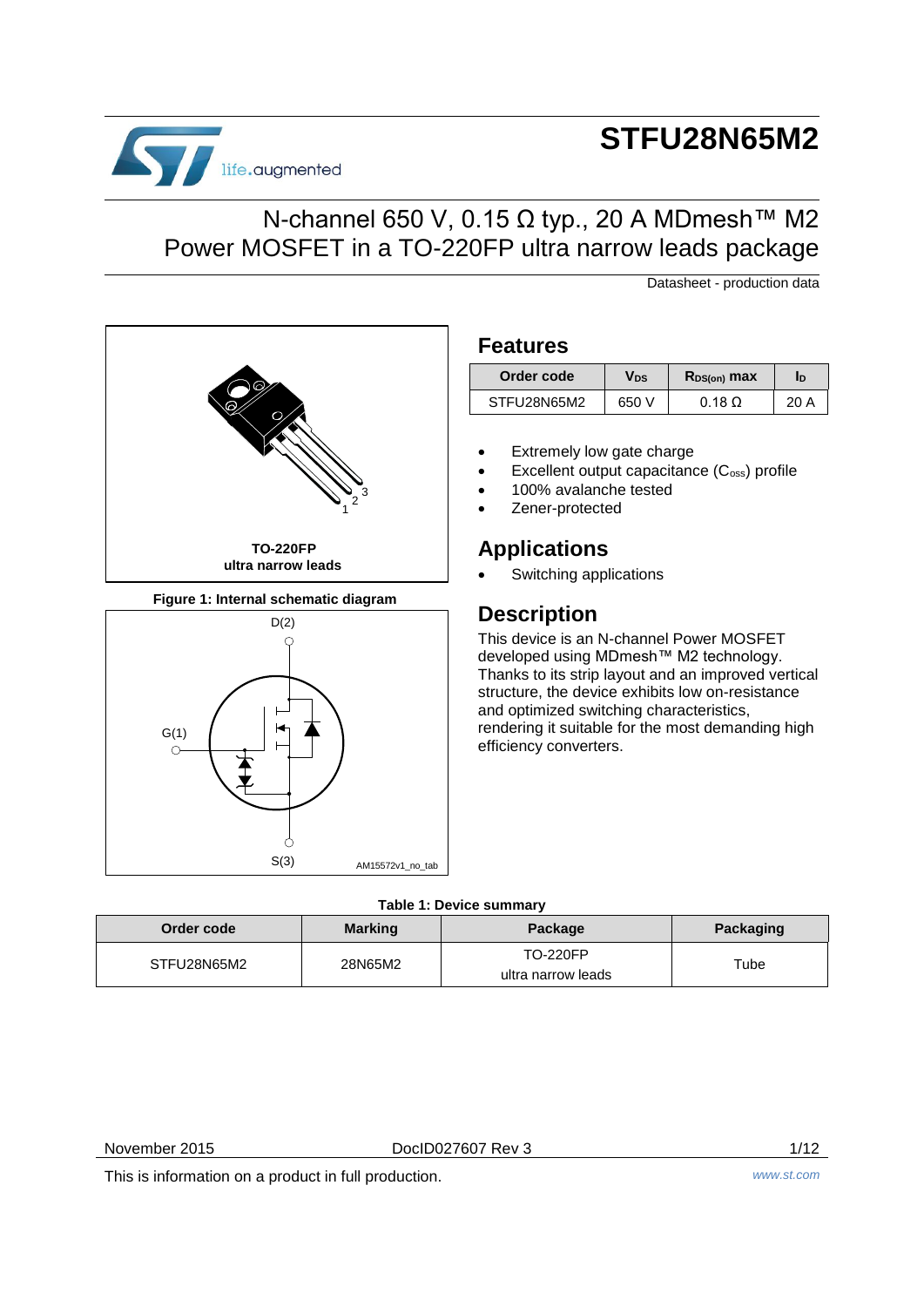## **Contents**

| 1 <sup>1</sup>          |  |  |
|-------------------------|--|--|
| 2 <sup>1</sup>          |  |  |
|                         |  |  |
|                         |  |  |
| $\overline{\mathbf{4}}$ |  |  |
|                         |  |  |
| $5\overline{)}$         |  |  |

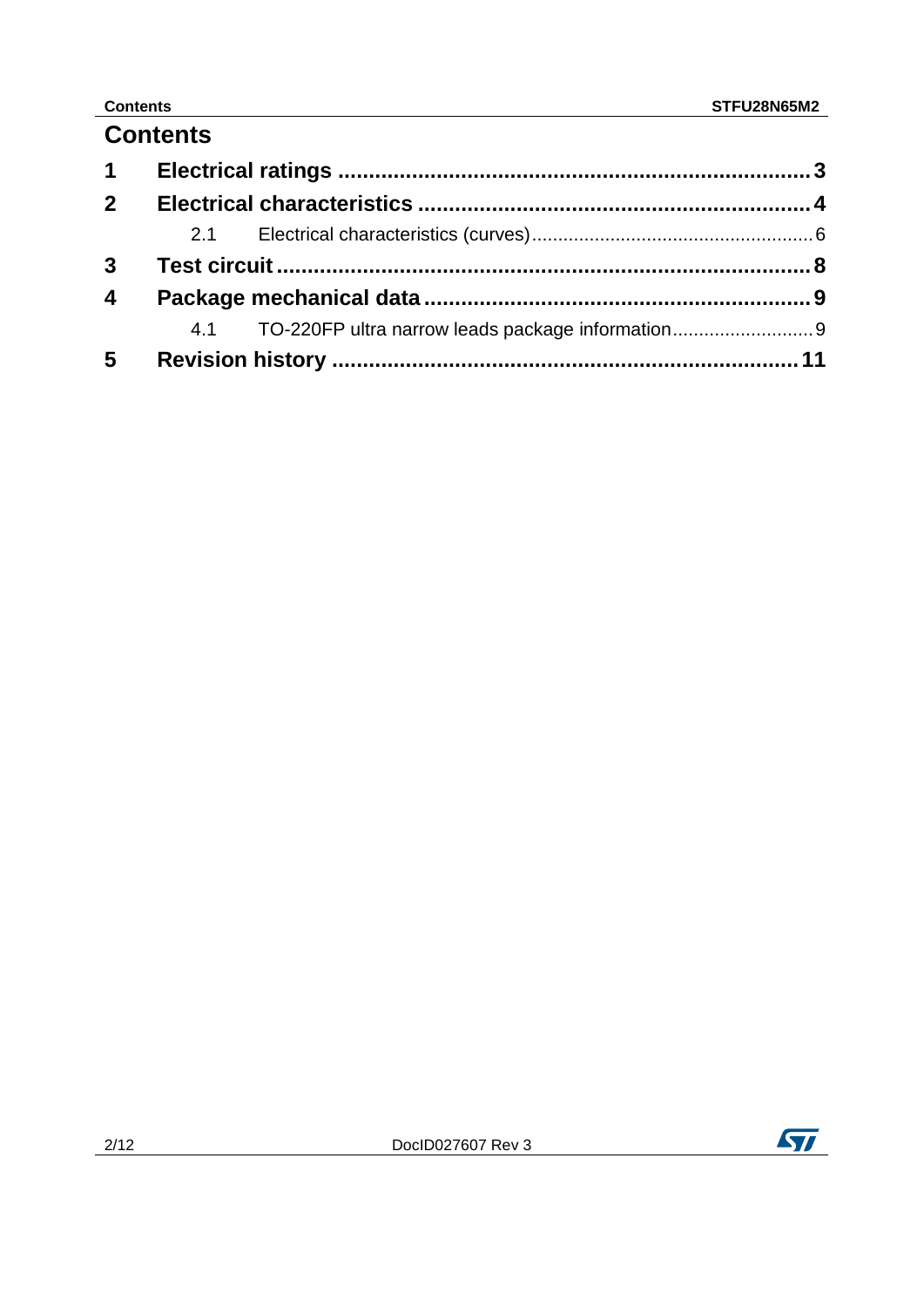## **1 Electrical ratings**

**Table 2: Absolute maximum ratings**

<span id="page-2-0"></span>

| <b>Symbol</b>         | <b>Parameter</b>                                                                                           | Value       | Unit |
|-----------------------|------------------------------------------------------------------------------------------------------------|-------------|------|
| <b>V<sub>GS</sub></b> | Gate-source voltage                                                                                        | ± 25        | V    |
| In.                   | Drain current (continuous) at $T_c = 25 °C$                                                                | $20^{(1)}$  | A    |
| <b>I</b> D            | Drain current (continuous) at $T_c = 100 °C$                                                               | 13(1)       | A    |
| Im <sup>(2)</sup>     | Drain current (pulsed)                                                                                     | 80          | A    |
| $P_{TOT}$             | Total dissipation at $T_c = 25$ °C                                                                         | 30          | W    |
| Viso                  | Insulation withstand voltage (RMS) from all three leads to external<br>heat sink (t = 1 s; $T_c = 25 °C$ ) | 2500        | V    |
| $dv/dt$ $(3)$         | Peak diode recovery voltage slope                                                                          | 15          |      |
| $dv/dt$ $(4)$         | MOSFET dv/dt ruggedness                                                                                    | 50          | V/ns |
| $T_{\text{stg}}$      | Storage temperature                                                                                        |             | °C   |
| Τj                    | Operating junction temperature                                                                             | - 55 to 150 |      |

#### **Notes:**

<span id="page-2-1"></span>(1)Current limited by package.

<span id="page-2-2"></span>(2)Pulse width limited by safe operating area.

<span id="page-2-4"></span><span id="page-2-3"></span> $^{(3)}$ I<sub>SD</sub> ≤ 20 A, di/dt ≤ 400 A/µs; V<sub>DSpeak</sub> < V<sub>(BR)DSS</sub>, V<sub>DD</sub> = 520 V (4) $V_{DS} \leq 520$  V

#### **Table 3: Thermal data**

<span id="page-2-5"></span>

| Symbol                    | <b>Parameter</b>                        | Value | Unit |
|---------------------------|-----------------------------------------|-------|------|
| $R_{\rm thi\text{-}case}$ | Thermal resistance junction-case max    | 4.17  | °C∕W |
| $R_{\text{thi-amb}}$      | Thermal resistance junction-ambient max | 62.5  | °C∕W |

#### **Table 4: Avalanche characteristics**

| <b>Symbol</b>   | <b>Parameter</b>                                                                                   | Value | Jnit |
|-----------------|----------------------------------------------------------------------------------------------------|-------|------|
| <b>IAR</b>      | Avalanche current, repetitive or not repetitive (pulse width limited<br>$T_{\text{imax}}$<br>b٧    | 2.4   | Α    |
| E <sub>AS</sub> | Single pulse avalanche energy (starting $T_i = 25^{\circ}C$ , $I_D = I_{AR}$ ; $V_{DD} =$<br>50 V) | 760   | mJ   |

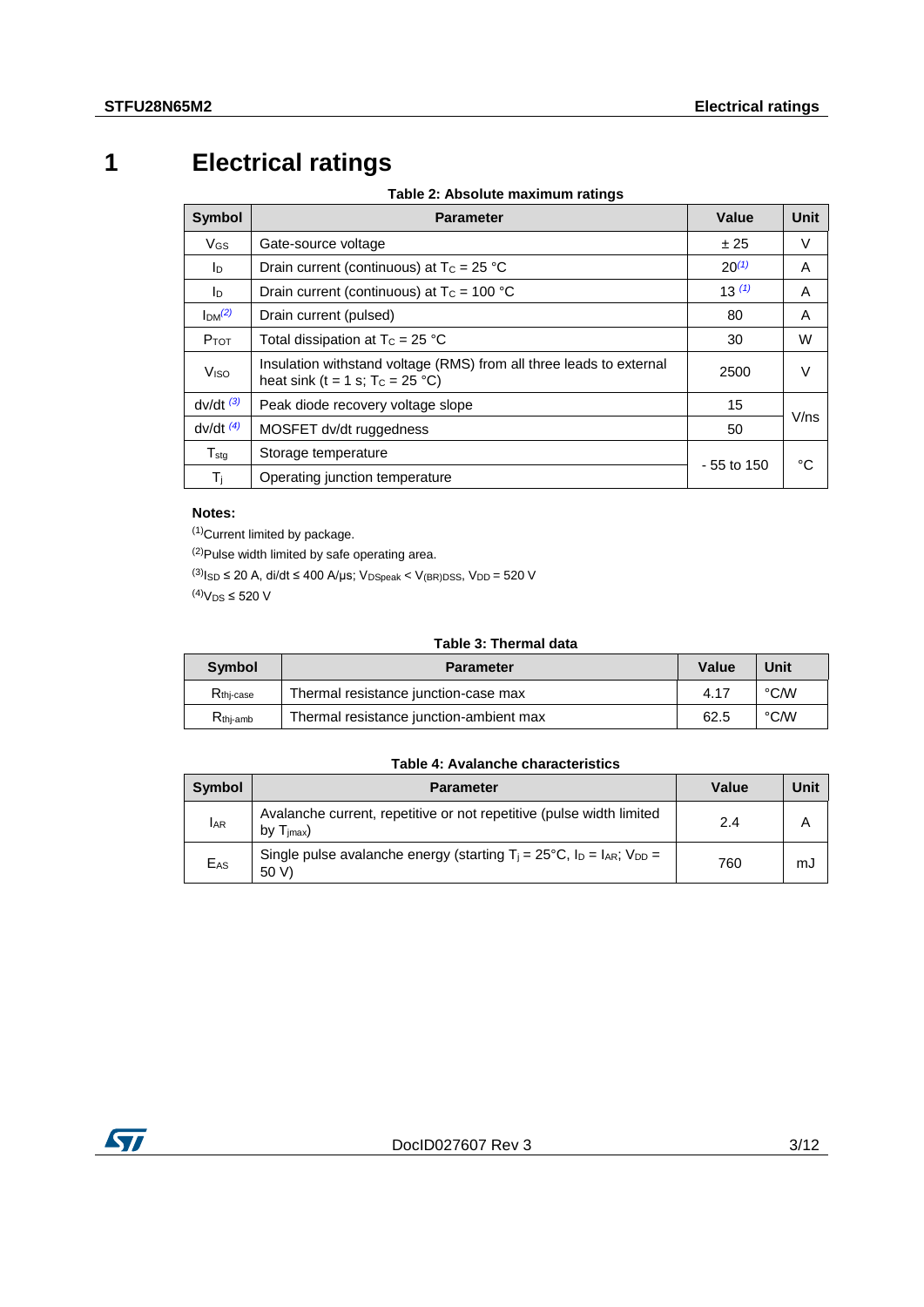## **2 Electrical characteristics**

<span id="page-3-0"></span> $(Tc = 25 °C$  unless otherwise specified)

| Table 5: On /off states                                   |                                               |                                           |      |      |      |      |
|-----------------------------------------------------------|-----------------------------------------------|-------------------------------------------|------|------|------|------|
| Symbol                                                    | <b>Parameter</b>                              | <b>Test conditions</b>                    | Min. | Typ. | Max. | Unit |
| $V_{(BR)DSS}$                                             | Drain-source breakdown voltage                | $I_D = 1$ mA, $V_{GS} = 0$ V              | 650  |      |      | V    |
|                                                           | Zero gate voltage                             | $V_{DS}$ = 650 V                          |      |      |      | μA   |
| <b>I</b> <sub>DSS</sub><br>drain current ( $V_{GS} = 0$ ) | $V_{DS}$ = 650 V, T <sub>C</sub> = 125 °C     |                                           |      | 100  | μA   |      |
| <b>I</b> GSS                                              | Gate-body leakage<br>current ( $V_{DS} = 0$ ) | $V$ <sub>GS</sub> = $\pm$ 25 V            |      |      | ±10  | μA   |
| $V$ GS(th)                                                | Gate threshold voltage                        | $V_{DS}$ = $V_{GS}$ , $I_D$ = 250 $\mu$ A | 2    | 3    | 4    | V    |
| $R_{DS(on)}$                                              | Static drain-source<br>on-resistance          | $V$ <sub>GS</sub> = 10 V, $I_D$ = 10 A    |      | 0.15 | 0.18 | Ω    |

#### **Table 6: Dynamic**

| <b>Symbol</b>               | <b>Parameter</b>              | <b>Test conditions</b>                                    | Min. | Typ. | Max.                     | <b>Unit</b> |
|-----------------------------|-------------------------------|-----------------------------------------------------------|------|------|--------------------------|-------------|
| $C_{iss}$                   | Input capacitance             |                                                           |      | 1440 | $\blacksquare$           | pF          |
| $\mathrm{C}_{\mathrm{oss}}$ | Output capacitance            | $V_{DS}$ = 100 V, f = 1 MHz,<br>$V_{GS} = 0 V$            |      | 60   |                          | pF          |
| C <sub>rss</sub>            | Reverse transfer capacitance  |                                                           |      | 2    |                          | pF          |
| $C_{\rm 0SS}$ eq. $(1)$     | Equivalent output capacitance | $V_{DS} = 0$ to 520 V,<br>$V$ Gs = 0 V                    |      | 307  |                          | pF          |
| $R_G$                       | Intrinsic gate resistance     | $f = 1$ MHz, $I_D = 0$                                    |      | 4.9  |                          | Ω           |
| $Q_{g}$                     | Total gate charge             | $V_{DD} = 520$ V, $I_D = 20$ A,                           |      | 35   |                          | nC          |
| $Q_{qs}$                    | Gate-source charge            | $V_{GS}$ = 10 V (see Figure<br>15: "Test circuit for gate |      | 6    |                          | nC          |
| $Q_{\text{qd}}$             | Gate-drain charge             | charge behavior")                                         |      | 15   | $\overline{\phantom{0}}$ | nC          |

#### **Notes:**

<span id="page-3-1"></span> $<sup>(1)</sup>C<sub>oss eq.</sub>$  is defined as a constant equivalent capacitance giving the same charging time as  $C<sub>oss</sub>$  when V<sub>DS</sub></sup> increases from 0 to 80%  $V_{DSS}$ .

| <b>Symbol</b> | <b>Parameter</b>    | <b>Test conditions</b>                                                 | Min. | Typ. | Max. | Unit |
|---------------|---------------------|------------------------------------------------------------------------|------|------|------|------|
| $t_{d(on)}$   | Turn-on delay time  | $V_{DD}$ = 325 V, $I_D$ = 10 A,                                        |      | 13.4 |      | ns   |
| tr            | Rise time           | $R_G = 4.7 \Omega$ , $V_{GS} = 10 V$ (<br>see Figure 14: "Test circuit |      | 10   |      | ns   |
| $t_{d(off)}$  | Turn-off delay time | for resistive load switching                                           |      | 59   |      | ns   |
|               | Fall time           | times" and Figure 19:<br>"Switching time waveform")                    |      | 8.8  |      | ns   |

#### **Table 7: Switching times**

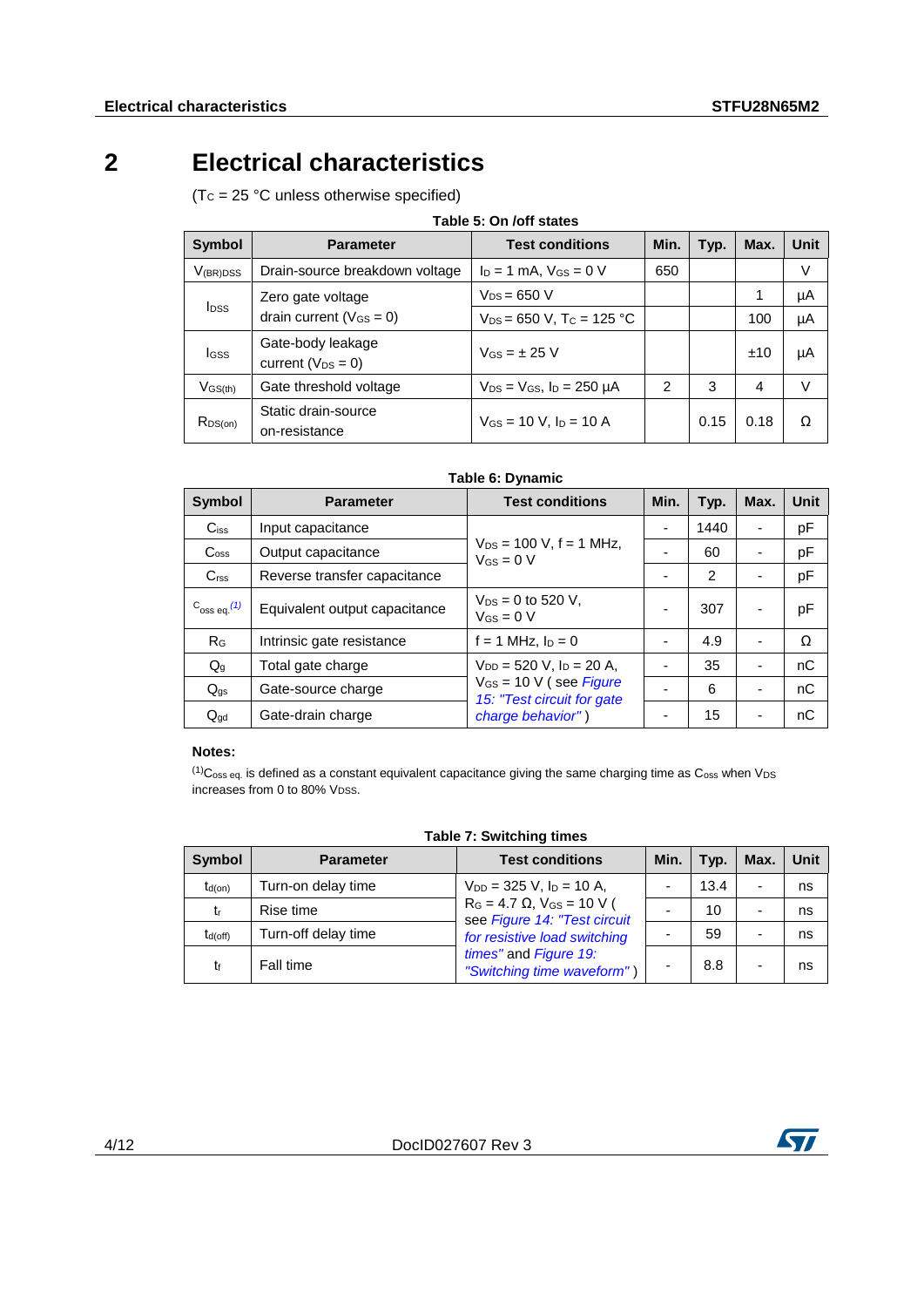## **STFU28N65M2 Electrical characteristics**

| Table 8: Source drain diode |                                                                                                       |                                                                |      |      |      |             |
|-----------------------------|-------------------------------------------------------------------------------------------------------|----------------------------------------------------------------|------|------|------|-------------|
| <b>Symbol</b>               | <b>Parameter</b>                                                                                      | <b>Test conditions</b>                                         | Min. | Typ. | Max. | <b>Unit</b> |
| lsd.                        | Source-drain current                                                                                  |                                                                |      |      | 20   | A           |
| $\mathsf{IsDM}^{(1)}$       | Source-drain current (pulsed)                                                                         |                                                                |      |      | 80   | A           |
| $V_{SD}^{(2)}$              | Forward on voltage                                                                                    | $Is_D = 20 A$ , $V_{GS} = 0 V$                                 |      |      | 1.6  | V           |
| trr                         | Reverse recovery time                                                                                 | $I_{SD} = 20$ A, di/dt = 100 A/us,                             |      | 384  |      | ns          |
| $Q_{rr}$                    | Reverse recovery charge                                                                               | $V_{DD}$ = 60 V (see Figure 16:<br>"Test circuit for inductive |      | 5.7  |      | μC          |
| <b>RRM</b>                  | Reverse recovery current                                                                              | load switching and diode<br>recovery times")                   |      | 30   |      | A           |
| $t_{rr}$                    | $I_{SD} = 20$ A, di/dt = 100 A/us,<br>Reverse recovery time                                           |                                                                | ۰    | 544  |      | ns          |
| $Q_{rr}$                    | $V_{DD} = 60$ V, T <sub>i</sub> = 150 °C,<br>Reverse recovery charge<br>(see Figure 16: "Test circuit |                                                                |      | 8.2  |      | μC          |
| <b>IRRM</b>                 | Reverse recovery current                                                                              | for inductive load switching<br>and diode recovery times")     | ۰    | 30.5 |      | A           |

#### **Notes:**

<span id="page-4-0"></span> $(1)$ Pulse width limited by safe operating area.

<span id="page-4-1"></span> $^{(2)}$ Pulsed: pulse duration = 300 µs, duty cycle 1.5%.

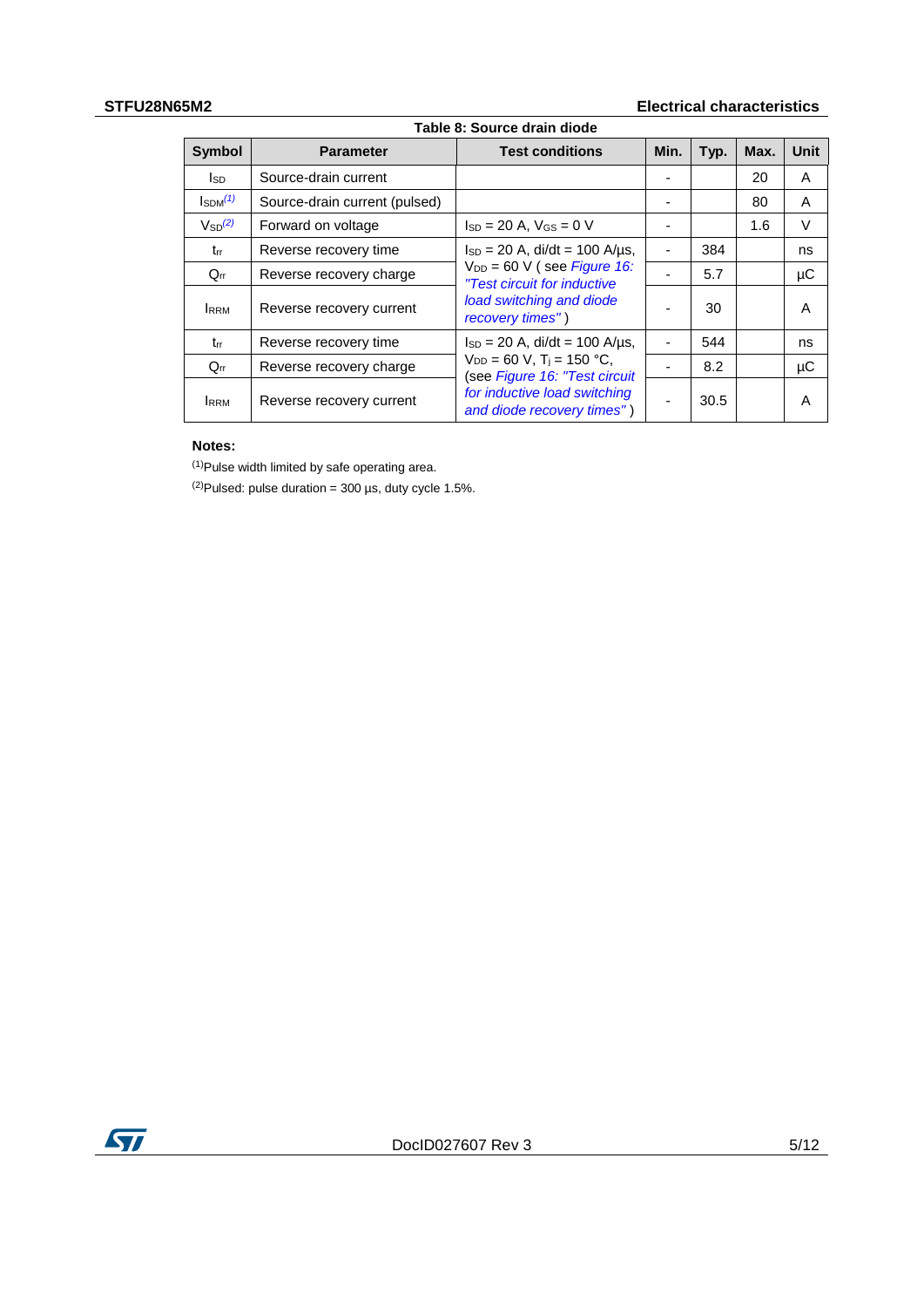<span id="page-5-0"></span>





6/12 DocID027607 Rev 3

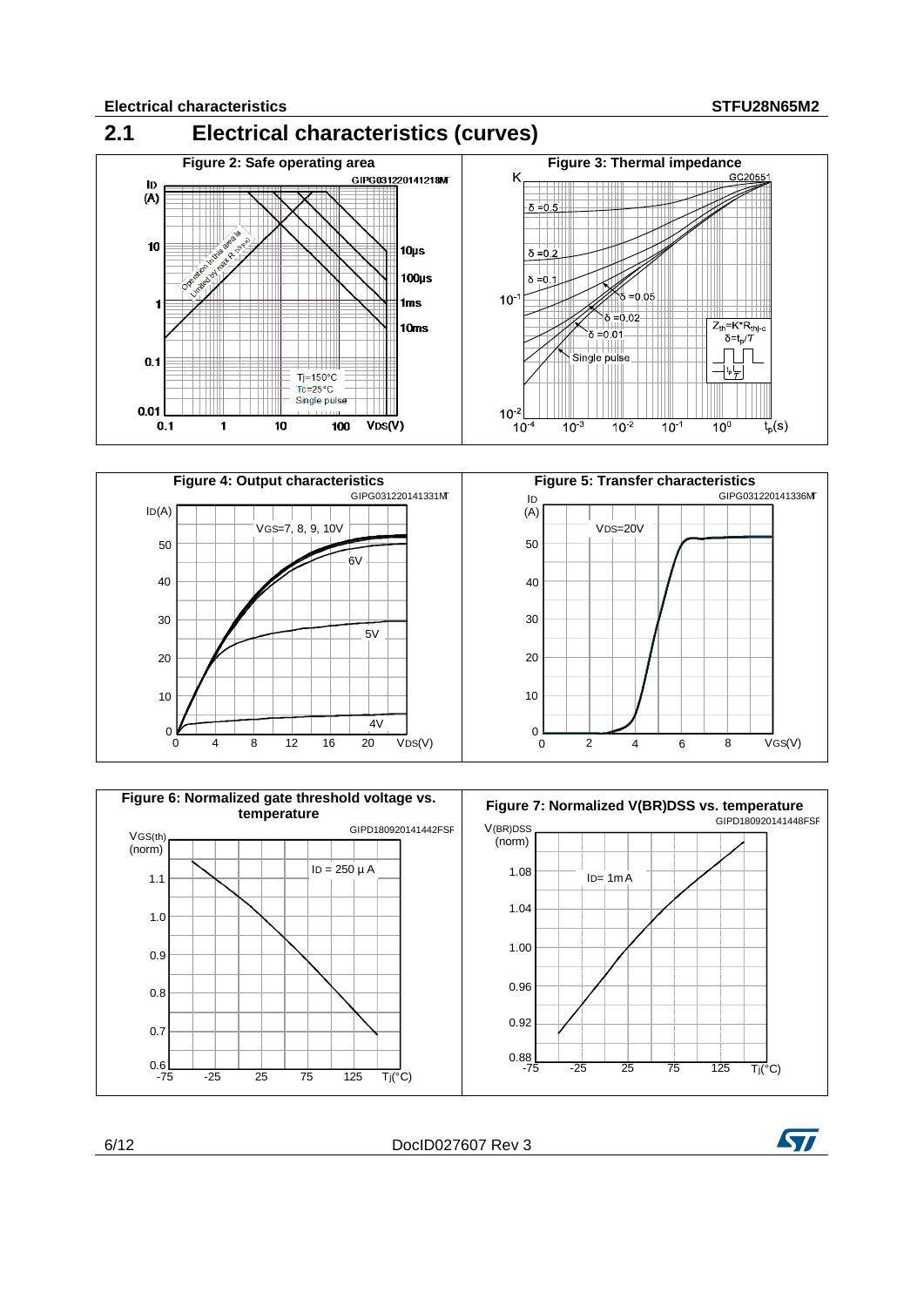ST

#### **STFU28N65M2 Electrical characteristics**







DocID027607 Rev 3 7/12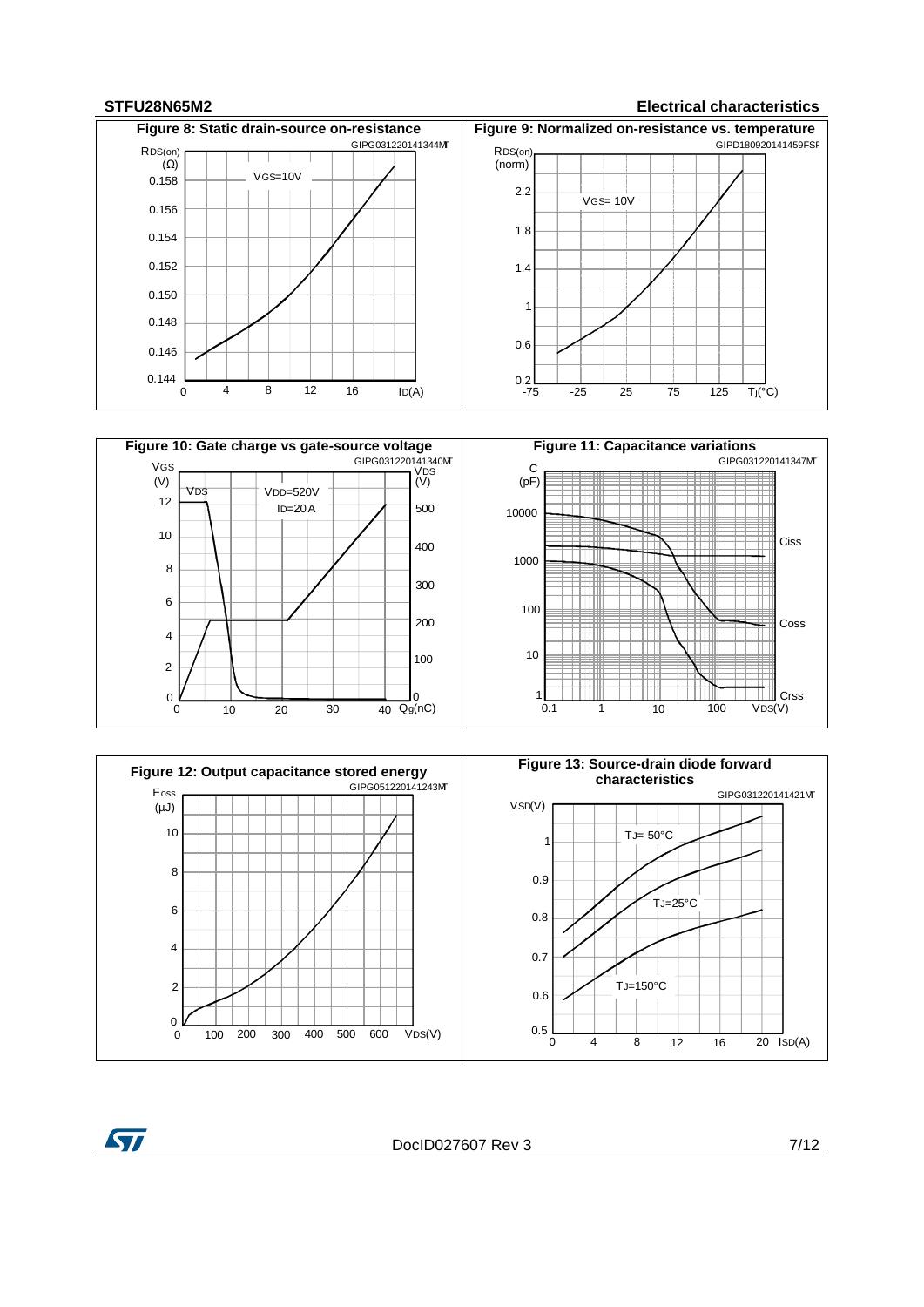## **3 Test circuit**

<span id="page-7-2"></span><span id="page-7-1"></span><span id="page-7-0"></span>

<span id="page-7-4"></span>

<span id="page-7-3"></span>

8/12 DocID027607 Rev 3

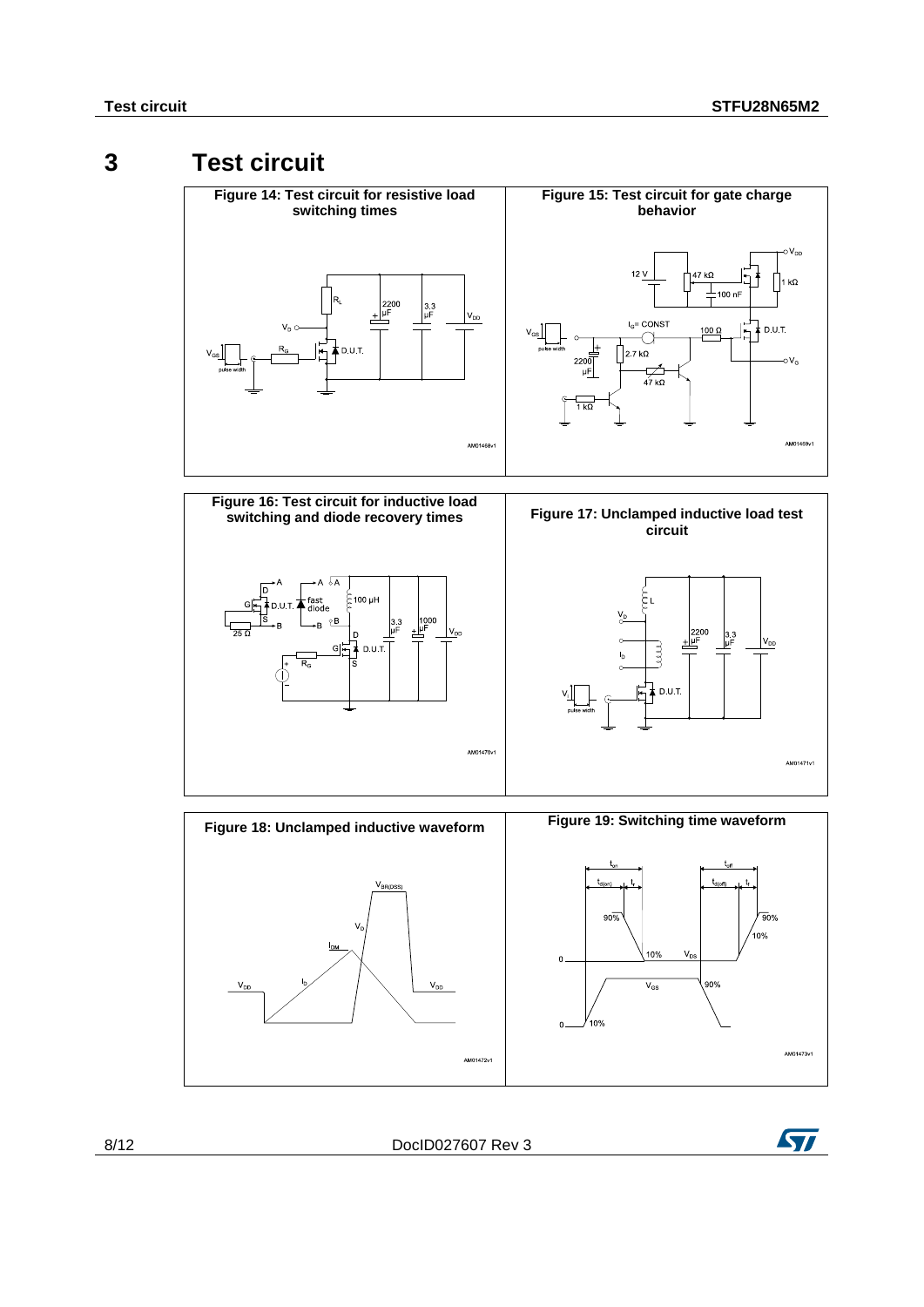## **4 Package mechanical data**

<span id="page-8-0"></span>In order to meet environmental requirements, ST offers these devices in different grades of ECOPACK® packages, depending on their level of environmental compliance. ECOPACK® specifications, grade definitions and product status are available at: *www.st.com*. ECOPACK<sup>®</sup> is an ST trademark.

## **4.1 TO-220FP ultra narrow leads package information**

<span id="page-8-1"></span>

**Figure 20: TO-220FP ultra narrow leads package outline**

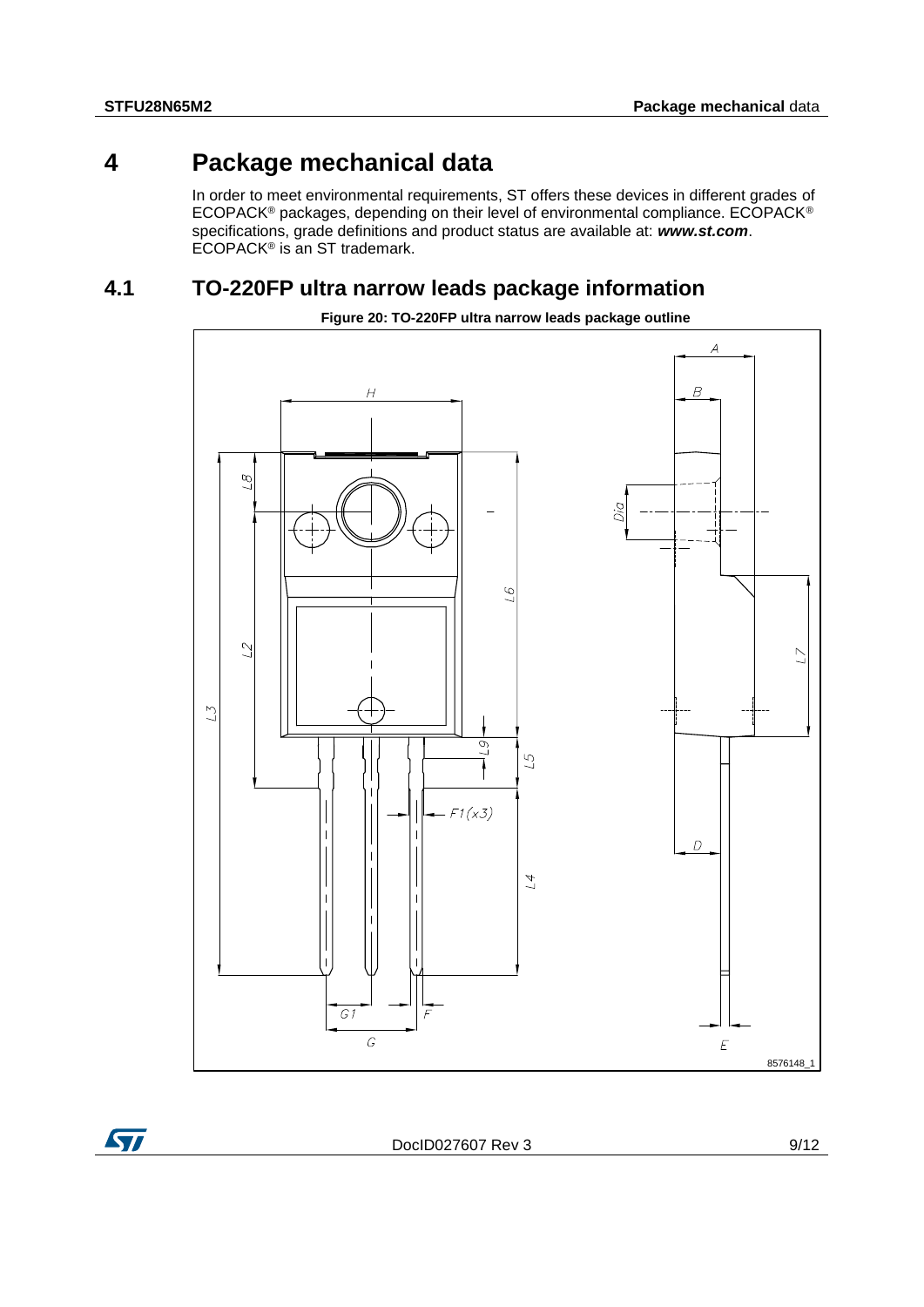#### **Package mechanical** data **STFU28N65M2**

| Table 9: TO-220FP ultra narrow leads mechanical data |       |      |       |
|------------------------------------------------------|-------|------|-------|
|                                                      |       | mm   |       |
| Dim.                                                 | Min.  | Typ. | Max.  |
| A                                                    | 4.40  |      | 4.60  |
| B                                                    | 2.50  |      | 2.70  |
| D                                                    | 2.50  |      | 2.75  |
| E                                                    | 0.45  |      | 0.60  |
| F                                                    | 0.65  |      | 0.75  |
| F <sub>1</sub>                                       | -     |      | 0.90  |
| G                                                    | 4.95  |      | 5.20  |
| G <sub>1</sub>                                       | 2.40  | 2.54 | 2.70  |
| H                                                    | 10.00 |      | 10.40 |
| L2                                                   | 15.10 |      | 15.90 |
| L <sub>3</sub>                                       | 28.50 |      | 30.50 |
| L4                                                   | 10.20 |      | 11.00 |
| L5                                                   | 2.50  |      | 3.10  |
| L6                                                   | 15.60 |      | 16.40 |
| L7                                                   | 9.00  |      | 9.30  |
| L8                                                   | 3.20  |      | 3.60  |
| L9                                                   | ۰     |      | 1.30  |
| Dia.                                                 | 3.00  |      | 3.20  |

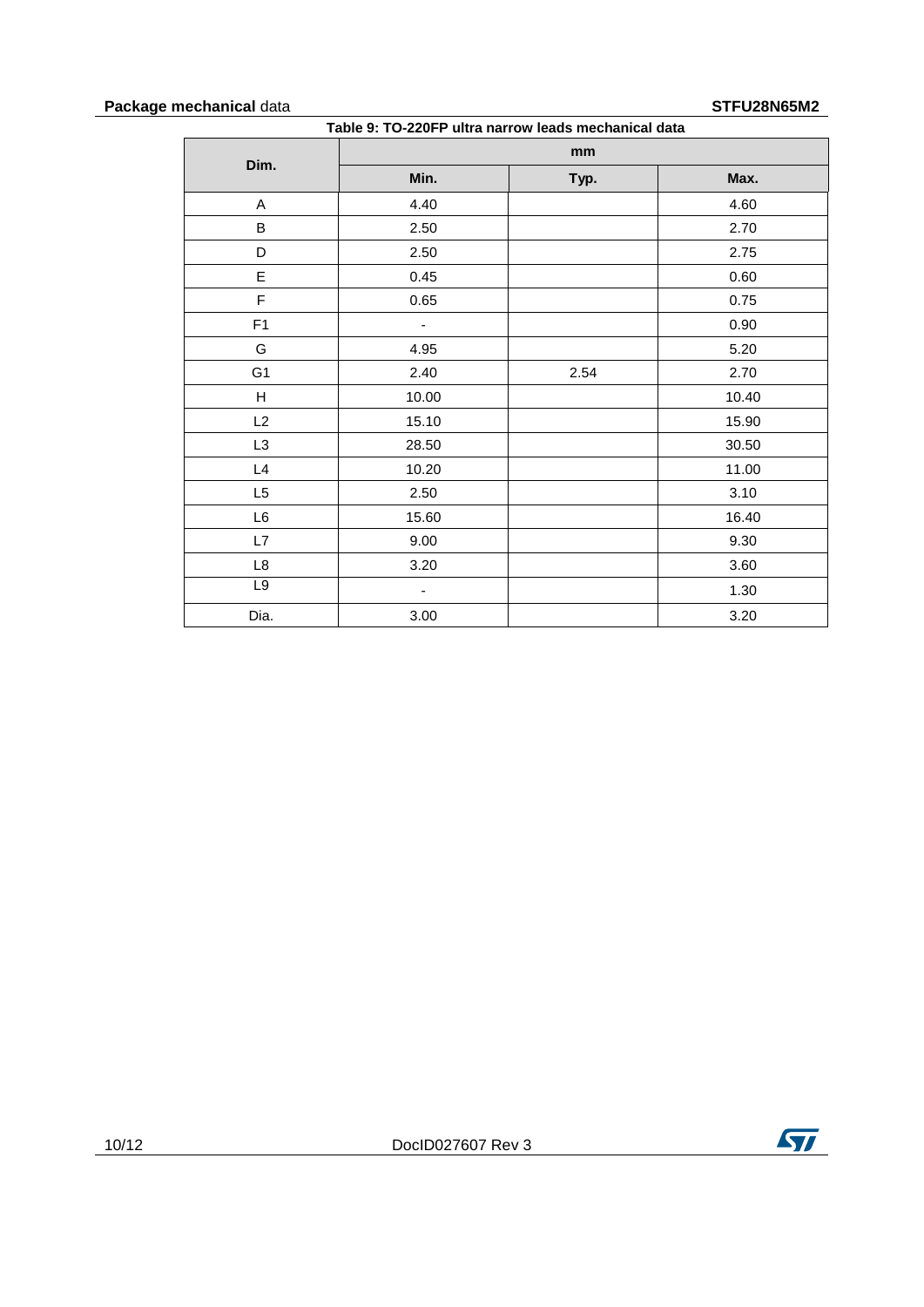## **5 Revision history**

**Table 10: Document revision history**

<span id="page-10-0"></span>

| <b>Date</b> | <b>Revision</b> | <b>Changes</b>                                                                                                          |
|-------------|-----------------|-------------------------------------------------------------------------------------------------------------------------|
| 09-Mar-2015 |                 | Initial release                                                                                                         |
| 07-Oct-2015 | 2               | Document status promoted from preliminary to production data.                                                           |
| 12-Nov-2015 | 3               | Updated Figure 1: "Internal schematic diagram" in cover page.<br>Updated Table 3: "Thermal data"<br>Minor text changes. |